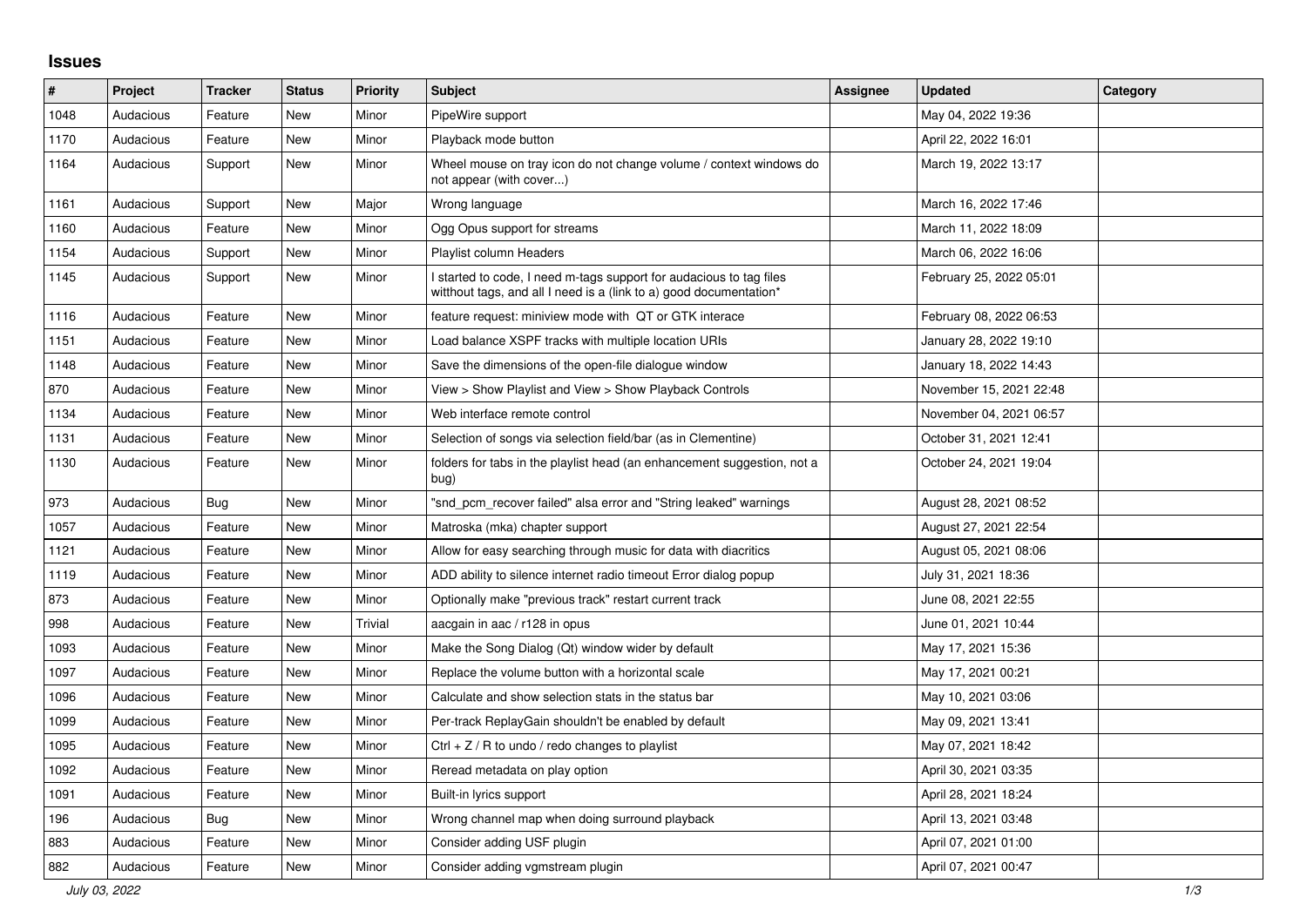| $\vert$ # | Project   | <b>Tracker</b> | <b>Status</b> | <b>Priority</b> | <b>Subject</b>                                                                                      | <b>Assignee</b> | <b>Updated</b>                      | Category            |
|-----------|-----------|----------------|---------------|-----------------|-----------------------------------------------------------------------------------------------------|-----------------|-------------------------------------|---------------------|
| 1071      | Audacious | Feature        | New           | Minor           | Linkage could be improved for packagers.                                                            |                 | March 31, 2021 00:32                |                     |
| 51        | Audacious | Feature        | New           | Minor           | Option to inhibit suspend                                                                           |                 | February 13, 2021 09:23             |                     |
| 1067      | Audacious | Feature        | New           | Minor           | Equalizer adjustments are coarse.                                                                   |                 | February 11, 2021 10:09             |                     |
| 1066      | Audacious | Feature        | New           | Minor           | Allow Equalizer window to be resized.                                                               |                 | February 11, 2021 10:05             |                     |
| 1058      | Audacious | Feature        | New           | Minor           | Allow changing the language/locale in settings                                                      |                 | January 30, 2021 18:11              |                     |
| 956       | Audacious | Feature        | New           | Minor           | Stream to chromecast                                                                                |                 | January 11, 2021 01:19              |                     |
| 1047      | Audacious | Feature        | New           | Minor           | Stop playing after any chosen track                                                                 |                 | December 29, 2020 01:23             |                     |
| 1013      | Audacious | Feature        | New           | Minor           | Request re Album Art using music file metatag                                                       |                 | August 03, 2020 22:48               |                     |
| 1011      | Audacious | Feature        | New           | Minor           | Visible separator of folders in the playlist                                                        |                 | July 18, 2020 16:10                 |                     |
| 996       | Audacious | Feature        | New           | Minor           | Refine playlists when searching (search all playlists)                                              |                 | June 16, 2020 09:58                 |                     |
| 995       | Audacious | Feature        | New           | Minor           | Add star rating to songs                                                                            |                 | June 16, 2020 09:56                 |                     |
| 987       | Audacious | Feature        | New           | Minor           | Closing of Search Library tool by same method as opening it                                         |                 | May 13, 2020 00:15                  |                     |
| 955       | Audacious | Feature        | New           | Minor           | Enqueue option                                                                                      |                 | April 09, 2020 03:54                |                     |
| 500       | Audacious | Feature        | New           | Minor           | fullscreen album art                                                                                |                 | April 08, 2020 19:17                |                     |
| 924       | Audacious | Feature        | New           | Minor           | Option to replace playlist contents by drag and drop                                                |                 | December 02, 2019 20:15             |                     |
| 918       | Audacious | Feature        | New           | Minor           | Replace libguess with libuchardet                                                                   |                 | November 19, 2019 05:50             |                     |
| 864       | Audacious | Feature        | New           | Minor           | Drag/drop songs into playlists displayed in the Playlist Manager                                    |                 | October 29, 2019 02:14              |                     |
| 908       | Audacious | Feature        | New           | Minor           | Use QtXml instead of libxml2                                                                        |                 | October 26, 2019 14:21              |                     |
| 907       | Audacious | Feature        | New           | Minor           | QtNetwork-based HTTP client                                                                         |                 | October 26, 2019 13:41              |                     |
| 899       | Audacious | Feature        | New           | Minor           | Album art (cover) as an additional columun in Qt version                                            |                 | August 28, 2019 10:20               |                     |
| 889       | Audacious | Feature        | New           | Minor           | Crossfade settings: is it possible to increase the upper limit?                                     |                 | May 18, 2019 20:49                  |                     |
| 784       | Audacious | <b>Bug</b>     | New           | Minor           | Audio jumps at the start of some tracks when playing CUE+TTA files                                  |                 | April 10, 2018 02:46                |                     |
| 760       | Audacious | <b>Bug</b>     | New           | Major           | Credits for some pre-Transifex translators are missing                                              |                 | December 13, 2017 14:19             |                     |
| 1101      | Audacious | Feature        | New           | Major           | Please add media shortcut keys for Windows 10                                                       |                 | December 03, 2021 16:31             | win32               |
| 859       | Audacious | <b>Bug</b>     | New           | Minor           | .wsz skins cannot be used on Windows                                                                |                 | January 01, 2020 02:48              | win32               |
| 969       | Audacious | Feature        | New           | Minor           | streamtuner plugin: Please add column-sortability, or at least sort<br>alphabetically by 1st column |                 | June 16, 2020 09:54                 | plugins/streamtuner |
| 975       | Audacious | <b>Bug</b>     | New           | Minor           | Segfault/leak on exit with streamtuner enabled                                                      |                 | Ariadne Conill   May 01, 2020 00:17 | plugins/streamtuner |
| 1088      | Audacious | Feature        | New           | Minor           | plugin: status icon: ADD option to select tray mouse Middle Click action                            |                 | April 11, 2021 12:05                | plugins/statusicon  |
| 943       | Audacious | Feature        | New           | Minor           | Being able to add several folders to the library, and arrange that<br>Audacious recognizes symlinks |                 | March 23, 2020 15:41                | plugins/search tool |
| 1106      | Audacious | Bug            | New           | Minor           | Could not communicate with last.fm: Error in the HTTP2 framing layer.                               |                 | June 15, 2021 21:30                 | plugins/scrobbler2  |
| 429       | Audacious | Feature        | New           | Minor           | Please enable scrobbling to libre.fm in Scrobbler 2.0                                               |                 | September 02, 2019 10:35            | plugins/scrobbler2  |
| 945       | Audacious | Feature        | New           | Minor           | Balance control in newer interface                                                                  |                 | March 23, 2020 13:28                | plugins/qtui        |